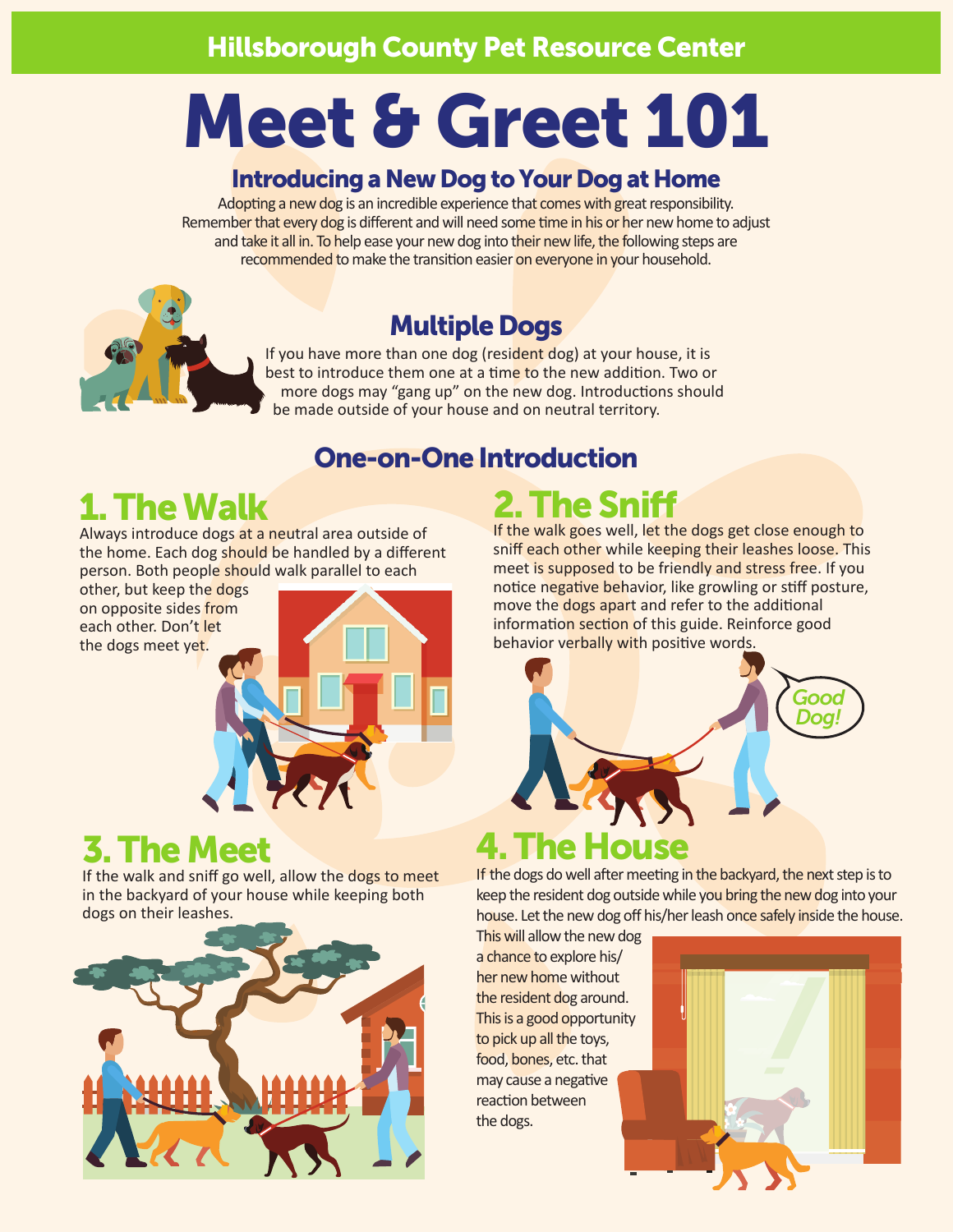#### We Meet Again

# 1. The Inside Meet

After the new dog has had a chance to explore his/her new house, put the leash back on the new dog and let the resident dog in, also with the leash on. Let the meet occur again but this time inside the house.

# 2. House Exploration

If the Inside Meet goes well and the dogs are not focused on each other, both people can drop their leashes and let the dogs explore.



#### After the Introductions

# 1. Stay Watchful

The introductions may have gone well, but do not leave the dogs alone without supervision. If you are not home, or cannot watch them, (i.e. they are outside, and you need to go inside, you are in the other room, showering, at work, sleeping, etc.), make sure they are separated prior to leaving them unattended. The recommendation would be in separate crates that do not touch or roaming

free in different rooms that don't share a door.



# 2. To Each His Own

Give each dog their own bed, toys, water and food bowls. Feed the dogs in separate areas, and be sure to pick up the food bowls after feeding.



#### **3. High Ener**

Conflicts between dogs are more common when energy levels are high and when resources (food, toys) are present. Observe the dogs during high energy interactions such as when playing with toys, when the doorbell rings, when treats are given, and in the car.